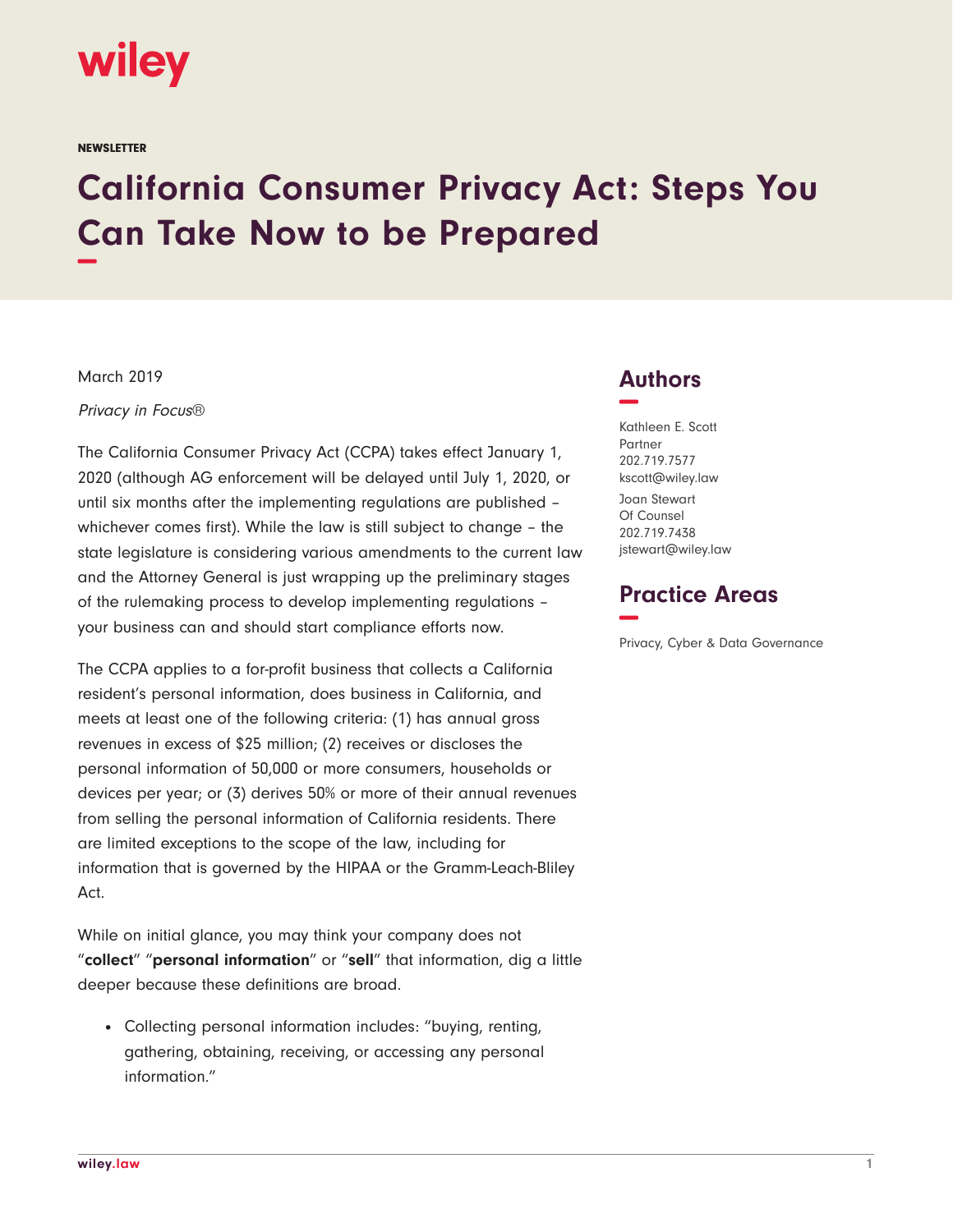- Personal Information is even more broadly defined to include traditional information such as name and address, as well as audio, electronic, visual, thermal, and olfactory information; commercial records (personal property, products, services purchased); biometric information; unique personal identifiers (IP addresses, cookies, beacons, etc.); internet information, such as browsing history and search history; geolocation information; professional or work information; and inferences drawn from any of that information to create a profile of the consumer. Basically, if you can directly or indirectly connect it to a natural person who is a California resident, it is likely personal information.
- Finally, you may not think that you sell personal information, but the CCPA defines "sell" to include, renting, releasing, disclosing, disseminating, making available, transferring, or otherwise communicating (orally, in writing, electronically, or by other means) a consumer's personal information for monetary or other valuable consideration.

If you still don't think the CCPA applies to you, then you have made a lucky escape; for everyone else, keep reading.

The CCPA requires that you clearly communicate with consumers about what personal information you are gathering, what you are doing with it, who you are sharing it with, and that they have certain rights to their data. This information can all be communicated in your business's privacy policy. Be sure to update your policy every 12-months – that's also a CCPA requirement. The CCPA gives consumers certain rights to their personal information – including, among other things, the right to know what personal information you have collected about them during the past 12 months (the right to access) and the right to request that you delete it. If you are selling their data (remember the broad definition), then they also have the right to "opt-out" of that sale. Or, if they are a minor, you must have their guardian "opt-in" to the sale.

The CCPA is still subject to change, and the California legislature is currently considering multiple proposed amendments. Additionally, the state Attorney General is charged with drafting implementing regulations. The Attorney General just received comments following the preliminary stages of the rulemaking and expects to issue draft regulations by this Fall with final regulations on schedule for early next year (perhaps).

Even with this uncertainty as to the final law and how it will be implemented, there are important steps your company can take now to prepare for the CCPA.

- **Know your data**. Take this opportunity to audit your data and create a data map. What data are you collecting, what purpose are you collecting it for, who are you sharing it with?
- **Review your privacy policy**. Does it accurately reflect what data you are collecting and what you are doing with that data? Does it clearly communicate who you are sharing the data with and for what purpose?
- **Don't leave your service providers and vendors out of the review process**. Review your agreements with any third party. Make sure you understand how data is flowing between you and your vendors, and that your agreement reflects what data is being shared and for what purpose.